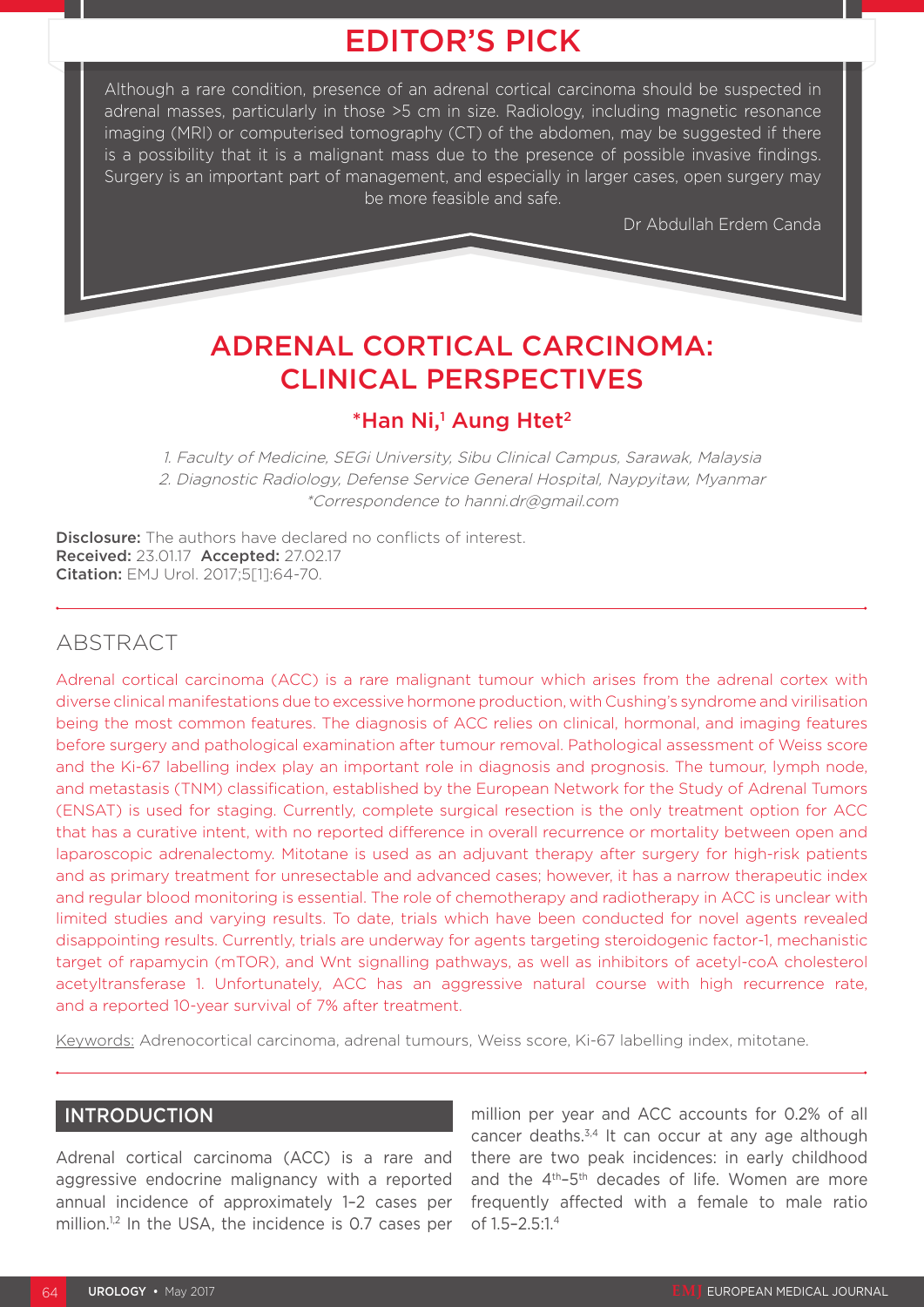# GENETIC PREDISPOSITION

#### Inherited

The current understanding of the pathogenesis of ACC is incomplete and limited. Although most cases of adult ACC are sporadic, paediatric ACC can be associated with several genetic disorders, such as Li–Fraumeni syndrome (LFS), Beckwith–Wiedemann syndrome, multiple endocrine neoplasia Type 1, Carney complex, congenital adrenal hyperplasia, McCune–Albright syndrome, and familial adenomatous polyposis. Thus, *TP53* mutations, seen in LFS and the alterations of the insulin-like growth factor 2 (IGF-2) of Beckwith–Wiedemann syndrome, are considered to be involved in the pathogenesis of ACC. Underlying LFS is diagnosed in 50–80% of all children with ACC, whereas it accounts for only 3.9–5.8% of adult onset ACC. In a recent study of 114 patients with ACC, 3.2% were reported to have Lynch syndrome, and germline mutations of *MLH1* and *MSH6* were identified in addition to *MSH2* mutations detected in previous case reports of ACC with Lynch syndrome.<sup>5</sup>

#### Acquired

Genomic studies, such as exome sequencing, have confirmed that inactivating mutations of *TP53* and activating mutations of the proto-oncogene b-catenin (*CTNNB1*) are implicated in the tumourigenesis of ACC.<sup>6,7</sup> A gene involved in the Wnt signalling pathway, *ZNRF3* (Zinc and ring finger protein 3), is reported to be the most frequently altered in ACC.<sup>7</sup> In addition, comparative genomic hybridisation detects chromosomal gains at 5, 7, 12, 16, 19, and 20 as well as losses at 13 and 22. A specific CpG island methylator phenotype is found in association with hypermethylation of the promoters of specific genes, such as *H19, PLAGL1, G0S2*, and *NDRG2*. Moreover, some studies identified a significant upregulation of *miR-483* and a downregulation of *miR-195* and *miR-335* in ACC.8

Recently, a new international collaboration as part of The Cancer Genome Atlas (TCGA) has identified several new genes that are associated with ACC, based on samples of 91 cases from countries across four continents; these genes are *PRKAR1A, RPL22, TERF2, CCNE1*, and *NF1*. Amplification of *TERF2* and telomerase was found in several samples, suggesting that telomere maintenance could be involved in the development of ACC.<sup>9</sup> In this recent study, 16% of the samples had a homozygous deletion of *ZNRF3* with 19.3% having some alteration in this gene, which is in accordance with previous findings. $79$ Profound genomic instability, such as whole-genome doubling, is associated with an aggressive clinical course in ACC.9

Though IGF-2 is overexpressed in most cases of ACC, IGF-1 receptor-mediated downstream activation of the protein kinase B Akt/mechanistic target of rapamycin (mTOR) pathway does not play a major role in carcinogenesis. Studies using inhibitors of IGF-1R/mTOR signalling pathway revealed minimal tumour responses. Expression of hepatocyte growth factor (HGF) and its receptor, cMET, is increased in ACC, and HGF/cMET activation is associated with increased cell proliferation, reduced apoptosis, tumour-related angiogenesis, chemotherapy resistance, and cell survival.10

| Histological criteria | Score 0               | Score 1                             |
|-----------------------|-----------------------|-------------------------------------|
| Nuclear grade*        | l and 2               | $3$ and $4$                         |
| <b>Mitoses</b>        | ≤5 for 50 fields ×400 | $\leq$ 6 for 50 fields $\times$ 400 |
| Atypical mitoses      | No.                   | Yes                                 |
| Clear cells           | >25%                  | $\leq$ 25%                          |
| Diffuse architecture  | $\leq$ 33% surface    | >33% surface                        |
| Confluent necrosis    | No.                   | Yes                                 |
| Venous invasion       | <b>No</b>             | Yes                                 |
| Sinusoidal invasion   | <b>No</b>             | Yes                                 |
| Capsular infiltration | No.                   | Yes                                 |

#### Table 1: Weiss scoring system.

\*Grade 1: (round nuclei, homogenous, small size, no nucleoli); Grade 2: (nuclei slightly irregular, more voluminous, conspicuous nucleoli at ×400); Grade 3: (irregular nuclei, voluminous nucleoli at ×100); Grade 4: (the same as Grade 3 with monstrous cells and very irregular nuclei).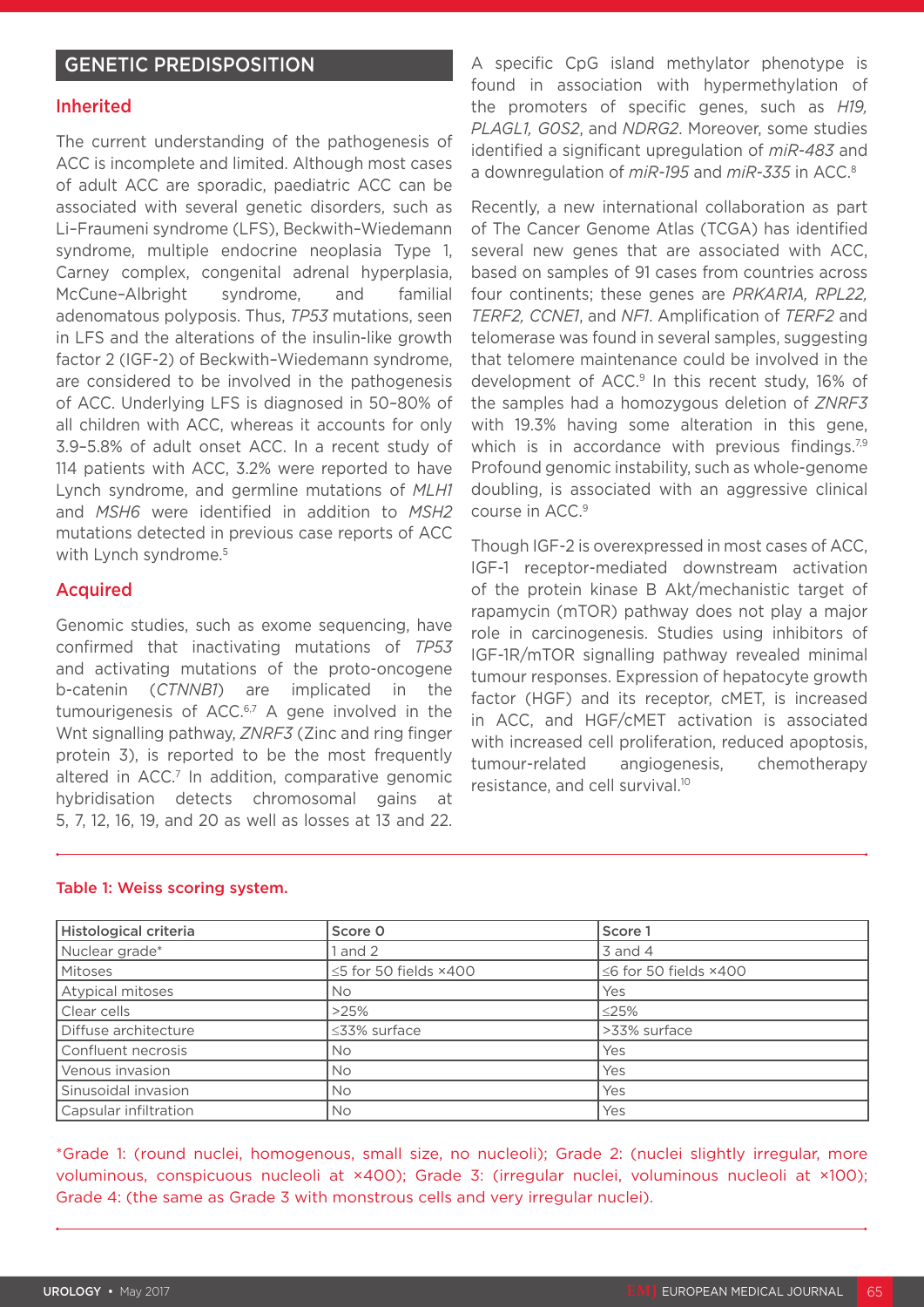# CLINICAL PRESENTATION

Clinical presentation of ACC is heterogeneous and the natural history can be highly variable. Many ACCs are asymptomatic and non-functional as adrenal incidentalomas identified on abdominal imaging; however, approximately 60–70% of ACCs in adults present with clinical syndrome of autonomous adrenocortical steroid excess, mainly Cushing's syndrome or worsening androgenisation in females.<sup>11</sup> Hormonally inactive ACCs present with symptoms related to local mass effects of the tumour, such as abdominal discomfort, back pain, nausea, or vomiting. Due to their deep location in the retroperitoneum, the majority of ACCs are large and locally advanced at the time of diagnosis. Frequently, ACCs invade adjacent large vessels, such as the renal vein or inferior vena cava.<sup>12</sup>

The majority of ACCs secrete a variable combination of glucocorticoids, mineralocorticoids, and sexual steroids. While clinical Cushing's syndrome and virilisation in females are the most common manifestations of hormonally active ACCs, they can also present with features of hyperaldosteronism, such as hypertension and profound hypokalaemia, or pheochromocytoma. Oestrogen hypersecretion is rare with gynaecomastia and testicular atrophy present in only 5–10% of male patients who are pathognomonic for ACC.<sup>13</sup> Children tend to have more functioning ACCs than adults. Virilising tumours are more prevalent in children because ACCs originate from the persistent fetal zone of the adrenal cortex, which produces dehydroepiandrosterone sulfate (DHEA-S).14

# **DIAGNOSIS**

#### Imaging

Various imaging techniques, such as ultrasonography, computed tomography (CT), and magnetic resonance imaging (MRI), have greatly increased the detection rates of adrenal masses. However, no single imaging method can identify an adrenal mass as ACC. Some radiological features that suggest the likelihood of ACC include large tumour size, irregular margin, lobulated shape, heterogeneous appearance (due to haemorrhages and/or necrotic areas), calcifications, low fat content, and high attenuation on an unenhanced CT with irregular enhancement after contrast.<sup>7,15,16</sup> ACC is more likely if the mass is >4 cm (sensitivity 97%; specificity 52%) and >6 cm (sensitivity 91%; specificity 80%).<sup>17</sup>

Table 2: Tumour, lymph node, and metastasis staging system for adrenal cortical carcinoma.

| <b>Stage</b> | <b>Characteristics</b>            |
|--------------|-----------------------------------|
|              | T1, NO, MO                        |
|              | T2, NO, MO                        |
| Ш            | T1-T2, N1, MO<br>T3-T4, NO-N1, MO |
|              | Any T, any N, M1                  |

T1: tumour ≤5 cm; T2: tumour >5 cm; T3: tumour infiltration into surrounding tissue; T4: tumour invasion into adjacent organs or venous tumour thrombus in vena cava or renal vein; N0: no positive lymph nodes; N1 positive lymph node(s); M0: no distant metastases; M1: presence of distant metastasis.

Low fat concentration of malignant lesions produce high attenuation on unenhanced CT; hence, it is recommended to perform a preliminary unenhanced CT attenuation measurement followed by an intravenous contrast scan for optimal imaging of the adrenal glands.<sup>13</sup> A cut-off value of  $\leq 10$  HU in unenhanced CT has been used for the diagnosis of benign lesions. However, a recent analysis from the German ACC registry suggests 13 HU is the most sensitive threshold to distinguish adenoma from carcinoma.18 If unenhanced CT is indeterminate, a contrast enhanced CT should be performed to detect the washout, which is either absolute (the pre-contrast density is known) or relative (only a portal venous phase baseline is available), where an absolute washout of >50% suggests a benign lesion.<sup>7,13</sup>

Overall, MRI is as accurate as CT in differentiating adrenal adenomas and carcinomas, with a reported sensitivity of 84–100% and a specificity of 92–100%, similar to unenhanced  $CT^{13}$  The presence of isointense to hypointense signals on T1-weighted images, a hyperintense signal on T2-weighted images and a heterogeneous signal drop on chemical shift are the MRI features helpful in the diagnosis of ACC, where CT fails to characterise the adrenal lesion perfectly.19,20

In addition, imaging plays an important role in staging as well as assessing the involvement of surrounding organs and vessels to evaluate the feasibility of radical surgery, and to monitor treatment response during follow-up. MRI is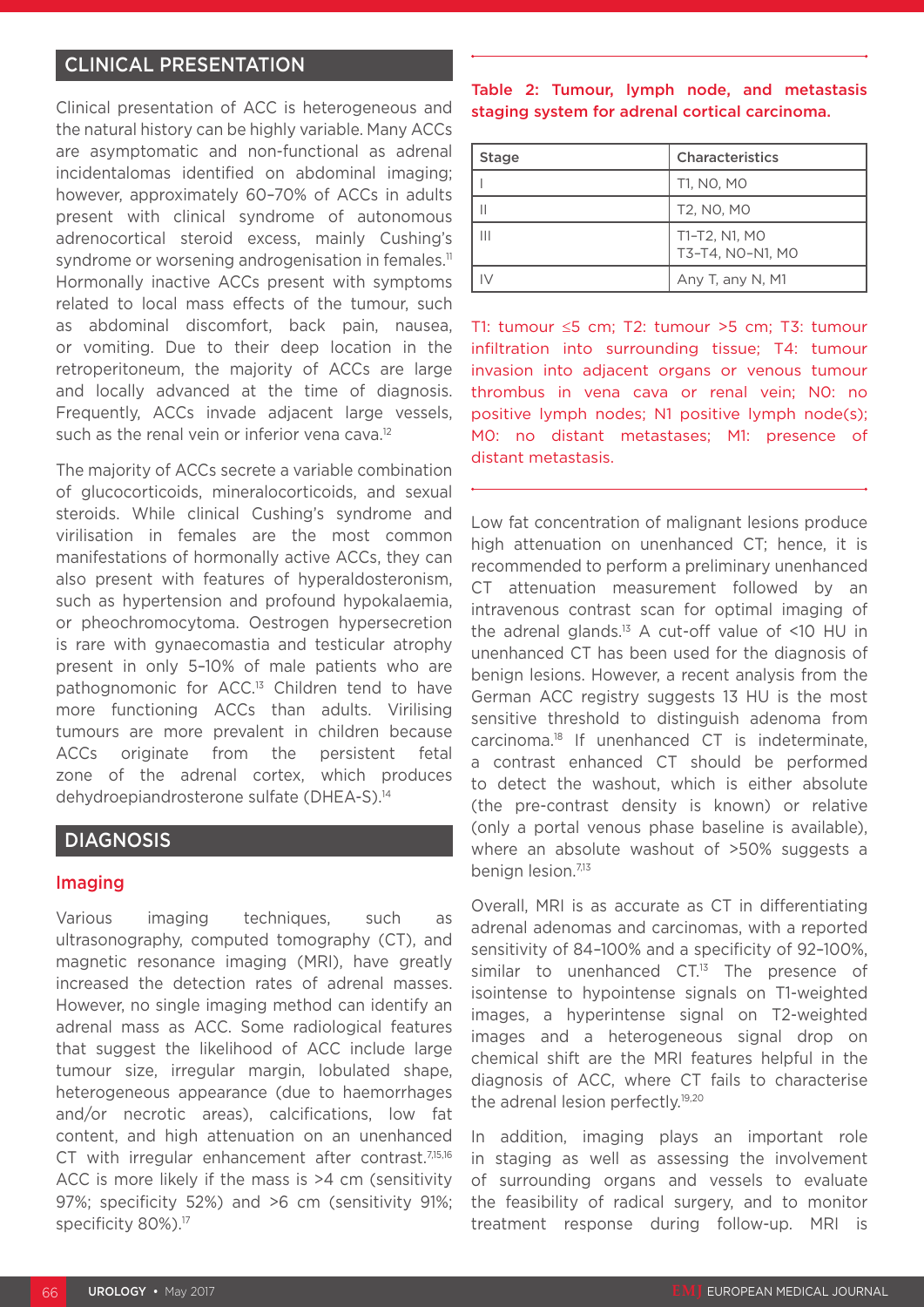preferred for assessment of vascular invasion, whereas enhanced CT is extremely useful to detect organ invasion and metastatic spread. Three-dimensional reconstruction technology of CT or MRI images provide more detailed information about morphology and the anatomical relationship of ACCs, thus helping clinicians to develop an accurate surgical strategy, particularly for performing endoscopic or laparoscopic surgery.21

<sup>18</sup>F-fluorodeoxyglucose positron emission tomography (PET) is a second-line investigation for indeterminate cases or in staging of known ACC. In patients with impaired renal function, PET/CT may be an alternative to CT. PET was reported to be more sensitive than CT in the detection of local recurrence, while CT was more sensitive in detecting small peritoneal or lung metastases.<sup>22</sup> PET/CT also demonstrates response to chemotherapy earlier than CT, as well as predicting the chemotherapeutic response of ACC before anatomic changes are detected with CT. Moreover, PET/CT may be useful for selecting the optimal treatment in patients with advanced disease.<sup>23</sup>

Advanced imaging modalities, such as <sup>11</sup>C-metomidate PET and <sup>123</sup>I-jodometomidate singlephoton emission computed tomography (SPECT), use metomidate which binds to *CYP11B* enzymes expressed in the adrenal cortex and are taken up by adrenocortical tissue. Such techniques were recently demonstrated to be useful in differentiating ACC from metastatic carcinoma.<sup>24</sup>

#### Hormonal Assessment

As ACCs secrete excessive adrenal hormones, the European Network for the Study of Adrenal Tumors (ENSAT) recommends a detailed pre-operative endocrine assessment for suspected ACC including basal cortisol, adrenocorticotropic hormone, dexamethasone suppression test, urinary free cortisol, DHEA-S, 17-hydroxyprogesterone, testosterone, androstenedione, and oestradiol. Measurements of plasma free metanephrines or urinary fractionated metanephrines and the aldosterone/renin ratio is also recommended to exclude pheochromocytoma and primary hyperaldosteronism, respectively.25

## Pathology

Macroscopically, most ACCs are large, heterogeneous tumours with necrosis and invasion of the tumour capsule, surrounding soft tissues, blood vessels, or lymphatics. The colour of the mass varies from brown, orange, or yellow depending on the lipid content of the cells.<sup>7</sup> Since ACC is a rare condition with special variants (paediatric, oncocytic, myxoid, and sarcomatoid) histopathological challenges encountered include differentiation of adrenocortical from adrenomedullary tumours, as well as adrenocortical adenomas from carcinomas.<sup>26</sup> There are no clear-cut pathognomonic histological features for a carcinoma; thus, a combination of multiple features are used to diagnose ACC. The Weiss scoring system is widely used, which is based on 9 morphological parameters on light microscopy: 3 each for tumour structure (diffuse architecture, confluent necrosis, clear cells), cytological features (nuclear atypia, mitotic index, atypical mitoses), and invasion (sinusoidal, venous, capsular) (Table 1). It is established that a Weiss score of ≥3 indicates an ACC, whereas scores between 0 and 2 define an adenoma.<sup>27,28</sup>

The Ki-67 labelling index (Ki-67 LI), a marker of proliferation, plays a pivotal role in differential diagnosis of adrenocortical carcinomas from adenomas, with a cut-off value of 2.5–5.0%, although a cut-off of 5% was reported to yield high sensitivity (87.5%) and specificity (97.5%). It is also one of the important prognostic indicators of survival in ACC patients, with a value of >10% leading to shorter overall survival (OS) and more recurrences.<sup>29</sup> As ACCs show significant intratumoural heterogeneity, the Ki-67 LI in 'hot spots' is significantly higher than that in average areas, by both manual and digital image analyses. In addition, it correlates with the Weiss criteria (oeosinophilic cytoplasm, nuclear atypia, atypical mitoses, and sinusoidal invasion).<sup>30</sup>

## Staging

The tumour, lymph node, and metastasis (TNM) classification system, proposed by ENSAT, is used to assess the local extension of primary tumours, lymph node involvement, and the presence of distant metastasis (Table 2). Both the Weiss system and TNM staging are useful in predicting the prognosis of ACCs and correlate with each other, with patients at TNM Stages III and IV having a high Weiss score.<sup>31</sup>

## TREATMENT

## **Surgery**

The treatment of ACC requires a multidisciplinary management, and surgery is the key therapeutic option that offers a possibility of cure for resectable ACCs: either open adrenalectomy (OA), or minimally invasive surgery. Therefore, staging prior to surgery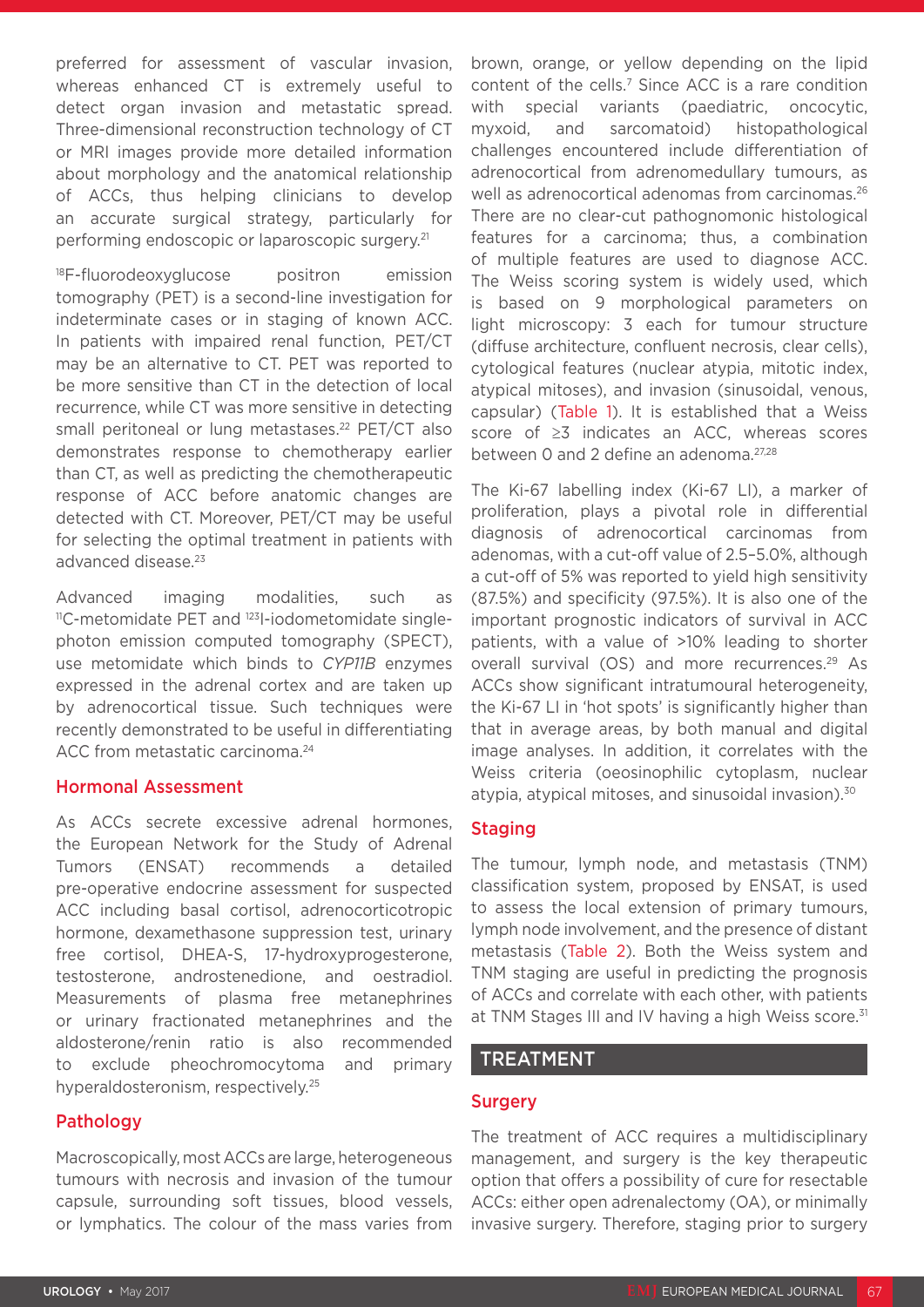is essential to rule out invasion of adjacent organs and distant metastases as one-third of patients present with distant metastases, especially lung and liver.<sup>11</sup> Based on a retrospective study of 201 patients who underwent adrenalectomy for primary ACC, there is no difference in R0 (negative resection margin) status, tumour recurrence, intraoperative tumour rupture, evidence of microvascular or capsular invasion, overall morbidity, or complications between minimally invasive surgery and OA.<sup>32</sup> Similarly, a meta-analysis of data from nine retrospective case-control studies reported no difference in the overall recurrence rate, time to recurrence, cancer specific mortality between open and laparoscopic adrenalectomy. ACCs treated laparoscopically were of small size and more localised (Stage I–II) than OA. Laparoscopic adrenalectomy can offer a shorter hospital stay and a faster recovery; however, it is associated with higher development of peritoneal carcinomatosis (that may possibly be attributed to violation of the tumour capsule during manipulation).<sup>33</sup>

Complete surgical resection is critical in the management of ACCs and approximately two-thirds to three-quarters had lymph node involvement in autopsy studies.<sup>34,35</sup> Moreover. regional lymph node metastasis is an established predictor of poor long-term outcome; however, routine lymphadenectomy during surgical resection of ACC is not commonly performed and its therapeutic role remains controversial. In a multi-institutional study of 120 ACC patients undergoing complete RO resection, peritumoural lymph node dissection (performed in 27%) was independently associated with improved OS. For the study peritumoural lymph node dissection was performed in 27% and associated with large tumours, macroscopically involved lymph nodes, or invasion of adjacent organs.36 Similarly, in a study from the German ACC registry of 283 non-metastatic ACC patients who underwent complete, margin-negative resection, lymphadenectomy was performed in 17% of cases, and was associated with improved disease specific survival. $37$  On the contrary, a larger population study of data from 18 registries involving 1,525 patients failed to prove the survival benefit of lymphadenectomy, performed in 8% of the population. However, lymphadenectomy should be considered in patients with locally advanced tumours (T3 and T4) which have a higher rate of lymph node metastasis.38

Debulking surgery is utilised for the removal of large tumours with mechanical signs and to reduce

hormone excess; however, the median survival is <12 months.13 Between 30% and 40% of ACC are metastatic at the onset, and surgical treatment of liver or lung metastasis is associated with long-term survival.<sup>39,40</sup> Recurrence of ACC is relatively common even after curative resection and can be detected in 40–65% within 2 years with a median time to recurrence of 19 months.<sup>41</sup> Repeat curative-intent resection for recurrent ACC in carefully selected patients with two or more factors (solitary tumour, disease-free interval >12 months, and locoregional or pulmonary recurrence) could result in a favourable long-term survival.<sup>42</sup>

#### Mitotane

Mitotane (Lysodren®, o,p'-DDD) is an adrenocorticotropic drug used for adjuvant therapy after surgical resection, for primary therapy of unresectable cases, and for advanced ACC as a single treatment or in combination with chemotherapy.6 The 2012 European Society for Medical Oncology (ESMO) guidelines recommend adjuvant mitotane therapy in high-risk surgically treated patients, defined as Stage III, Ki-67 LI >10%, R1 or Rx resection. However, it is not mandatory for low-risk patients with Stage I or II, R0 resection and Ki-67 LI ≤10%.<sup>43</sup> Adjuvant mitotane is routinely started within 3 months of surgery with appropriate monitoring of blood levels and titrating the dose to a concentration of  $14-20$  mg/L.<sup>2</sup> A recent retrospective analysis demonstrated that blood mitotane concentrations of ≥14 mg/L were associated with a prolonged recurrence-free survival in patients receiving mitotane adjuvant therapy following macroscopically radical surgery.44 Side effects include gastrointestinal upset, elevation of liver function tests, leucopenia, and confusion.45

#### Radiotherapy

The role of adjuvant radiotherapy in ACC is unclear and the benefits or recommendations cannot be well established due to the lack of prospective large studies. In a retrospective study, radiotherapy prolongs 5 year recurrence-free survival, with no effect on OS and disease-free survival.46 Another study showed no difference in local recurrencefree rate at 5 years between surgery with adjuvant radiotherapy and surgery alone.<sup>47</sup> Radiotherapy was associated with a 4.7-fold reduction in the risk of local failure compared to treatment regimens without radiotherapy.<sup>48</sup> Thus, adjuvant radiotherapy should be considered in patients with incomplete, R1, or Rx resection, who are at high risk for local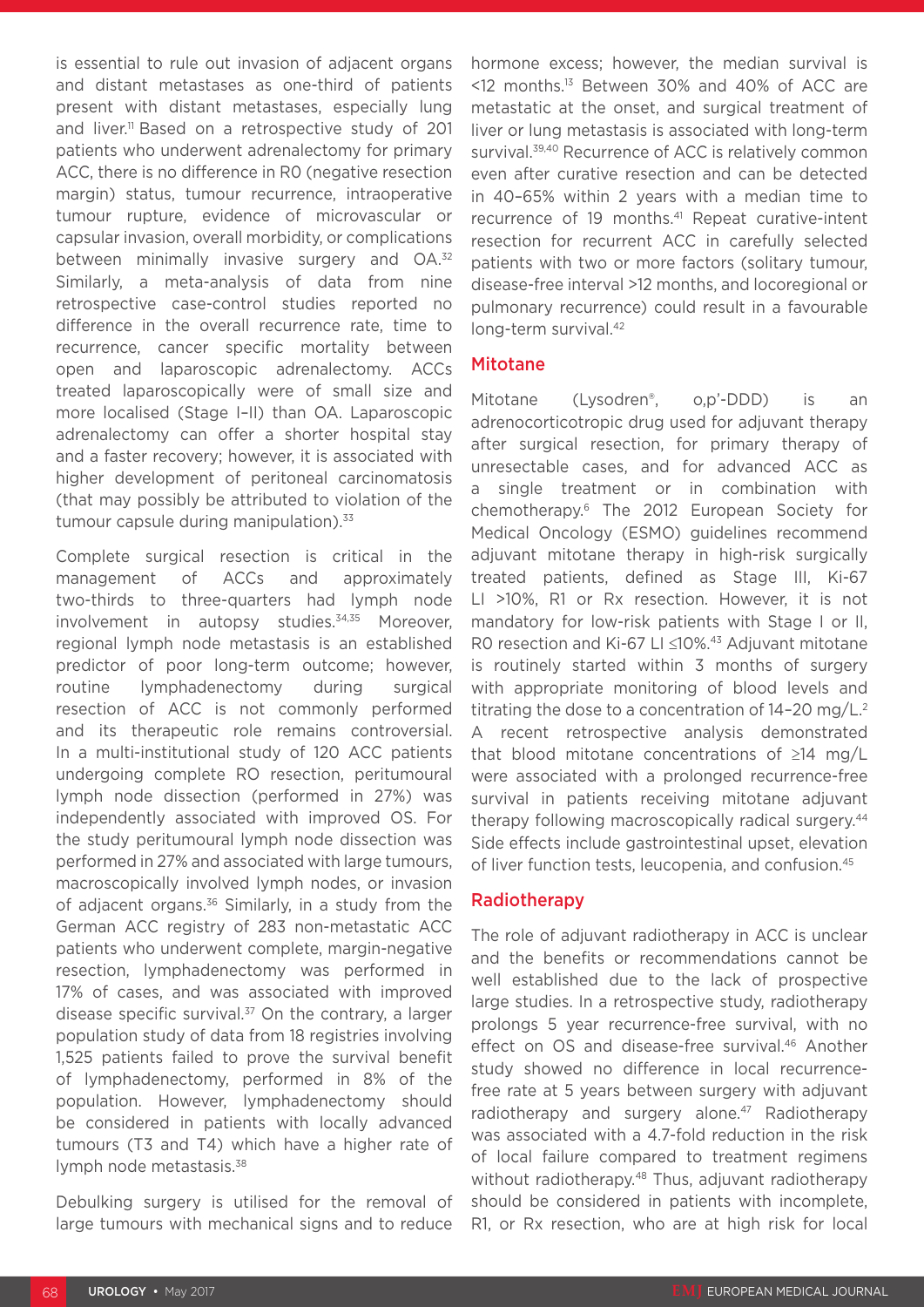recurrence.13 CyberKnife® treatment, a stereotactic radiosurgery which deliver high-dose radiation beams to tumours with extreme accuracy, can also be safe and effective for advanced adrenocortical carcinoma, though there are only a few case reports currently available for this option.49

#### **Chemotherapy**

According to the first international randomised trial in locally advanced and metastatic adrenocortical carcinoma treatment (FIRM-ACT trial), patients who received mitotane plus a combination of etoposide, doxorubicin, and cisplatin (M-EDP) had a higher response rate than those in the streptozocinmitotane group (23.2% versus 9.2%), although there was no significant difference in the OS.<sup>50</sup> For failed cases with M-EDP, second-line chemotherapy using a combination of gemcitabine and capecitabine is proposed which leads to disease stabilisation for at least 6 months in 29% of patients.<sup>51</sup>

#### Targeted Therapy

Trials on monoclonal antibodies against various angiogenic receptor tyrosine kinases, such as bevacizumab, sorafenib, sunitinib, and axitinib, yielded disappointing results. Similarly, inhibitors of epithelial growth factor receptor (erlotinib and gefitinib) and IGF-1 (linsitinib, cixutumumab) are not promising in ACC. Recently, novel agents to target steroidogenic factor-1, mTOR, and Wnt signalling pathways have been developed. Inhibitors of acetyl-coA cholesterol acetyl transferase 1, an enzyme for intracellular cholesterol handling, have gained some interest as a potential therapy. With trials underway, these novel targeted agents might be useful for clinical applications in the future.<sup>52</sup>

#### **PROGNOSIS**

Even after complete surgical resection with negative margins, the rate of recurrence is high with a 5-year survival rate of 32–45%.53,54 In a recent study completed in 13 institutions in the USA over a 20-year period, from 1993–2014, there were 49 5-year survivors (27%) and 12 10-year survivors (7%) among 180 patients who underwent resection for ACC. The factors associated with early mortality include positive margins, capsular invasion, distant metastasis, and vena cava involvement.55

#### **REFERENCES**

1. Baudin E; Endocrine Tumor Board of Gustave Roussy. Adrenocortical carcinoma. Endocrinol Metab Clin North Am. 2015;44(2):411-34.

2. Else T et al. Adrenocortical carcinoma. Endocr Rev. 2014;35(2):282-326.

3. Golden SH et al. Clinical review: Prevalence and incidence of endocrine and metabolic disorders in the United States: A comprehensive review. J Clin Endocrinol Metab. 2009;94(6):1853-78.

4. Costa R et al. The challenge of developmental therapeutics for adrenocortical carcinoma. Oncotarget. 2016;7(29):46734-49.

5. Raymond VM et al. Adrenocortical carcinoma is a lynch syndrome–associated cancer. J Clin Oncol. 2013;31(24):3012-8.

6. Bourdeau I et al. Recent advances in adrenocortical carcinoma in adults. Curr Opin Endocrinol Diabetes Obes. 2013; 20(3):192-7.

7. Libé R. Adrenocortical carcinoma (ACC): diagnosis, prognosis, and treatment. Front Cell Dev Biol. 2015;3:45.

8. Assié G et al. Integrated genomic characterization of adrenocortical carcinoma. Nat Genet. 2014;46(6):607-12.

9. Zheng S et al.; Cancer Genome Atlas Research Network. Comprehensive Pan-Genomic Characterization of Adrenocortical Carcinoma. Cancer Cell. 2016;29(5):723-36.

10. Phan LM et al. Hepatocyte Growth Factor/cMET Pathway Activation Enhances Cancer Hallmarks in Adrenocortical Carcinoma. Cancer Res. 2015;75(19):4131-42.

11. Fassnacht M et al. Adrenocortical carcinoma: a clinician's update. Nat Rev Endocrinol. 2011;7(6):323-35.

12. Zini L et al. Contemporary management of adrenocortical carcinoma. Eur Urol. 2011; 60(5):1055-65.

13. Stigliano A et al. Management of adrenocortical carcinoma: a consensus statement of the Italian Society of Endocrinology (SIE). J Endocrinol Invest. 2016;39(1):103-21.

14. Sabaretnam M et al. Adrenocortical carcinoma in children and adults: Two decades experience in a single institution. Indian J Cancer. 2016;53(2):317-21.

15. Allolio B, Fassnacht M. Clinical review: Adrenocortical carcinoma: clinical update. J Clin Endocrinol Metab. 2006;91(6): 2027-37.

16. Szolar DH et al. Adrenocortical carcinomas and adrenal pheochromocytomas: mass and

enhancement loss evaluation at delayed contrast-enhanced CT. Radiology. 2005; 234(2):479-85.

17. Sturgeon C et al. Risk assessment in 457 adrenal cortical carcinomas: how much does tumor size predict the likelihood of malignancy? J Am Coll Surg. 2006;202(3):423-30.

18. Petersenn S et al.; German ACC Study Group. Computed tomography criteria for discrimination of adrenal adenomas and adrenocortical carcinomas: analysis of the German ACC registry. Eur J Endocrinol. 2015;172(4):415-22.

19. Bharwani N et al. Adrenocortical carcinoma: the range of appearances on CT and MRI. AJR Am J Roentgenol. 2011;196(6):W706-14.

20. Elsayes KM et al. Adrenal masses: MR imaging features with pathologic correlation. Radiographics. 2004; 24(Suppl.1):S73-86.

21. Chen L et al. Evaluation of a large adrenal carcinoma with 3D reconstruction of computed tomography images: A case report and literature review. J Xray Sci Technol. 2016;24(5):665-71.

22. Leboulleux S et al. Diagnostic and prognostic value of 18-fluorodeoxyglucose positron emission tomography in